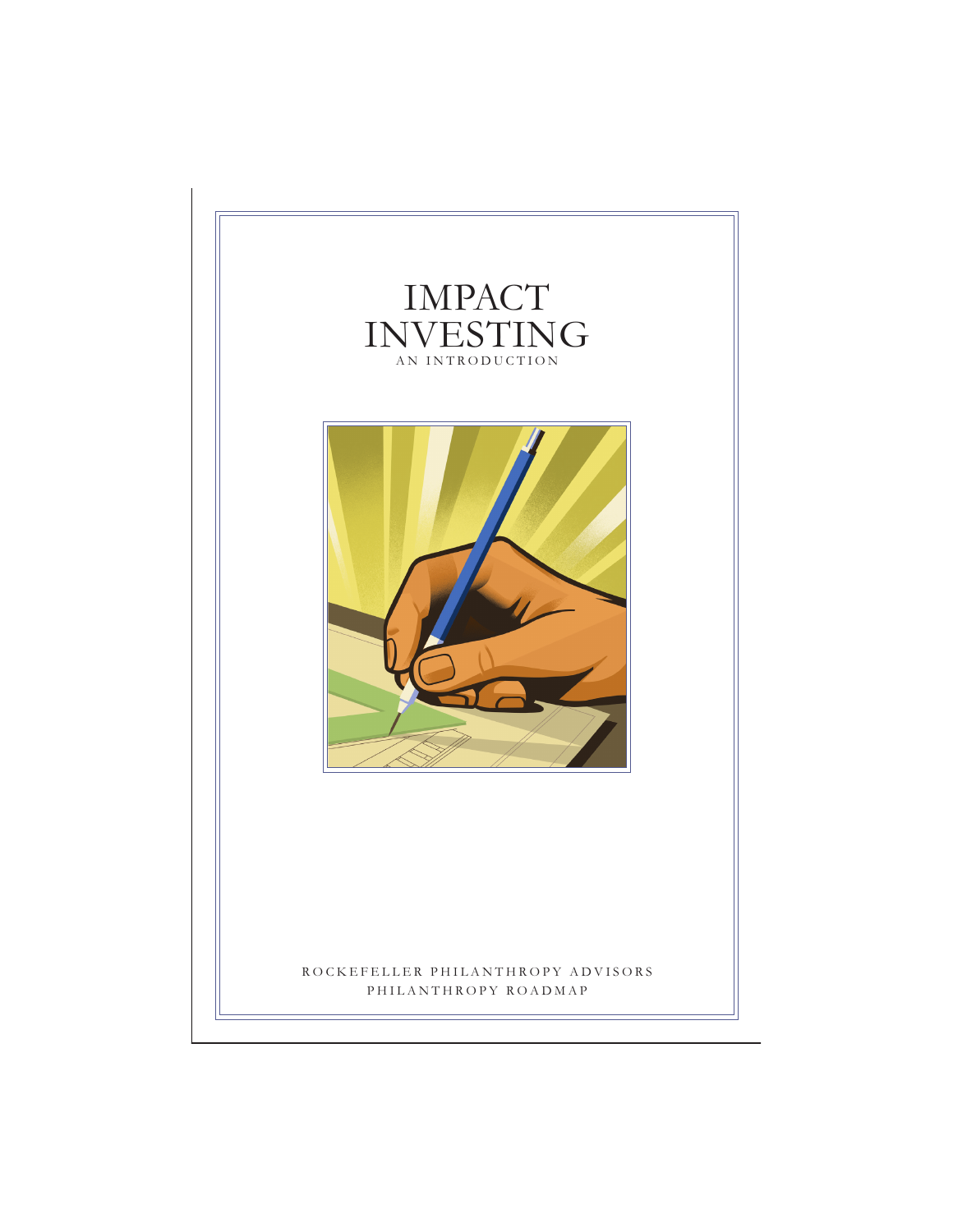# What is impact investing?

—

For many years philanthropy and investing have been thought of as separate disciplines—one championing social change, the other financial gain. The idea that the two approaches could be integrated in the same deals—in essence, delivering a financial return while doing good—struck most philanthropists and most investors as far-fetched.

Not anymore.

Impact investing, which seeks to generate social and environmental benefits while delivering a financial return, is growing in popularity. A worldwide market in excess of \$400 billion is projected by 2020. (See page 8.)

# **IMPACT INVESTMENTS, DEFINED**

and the control of the control of the control of the

Investments made in companies, organizations, and funds with the intention to generate measurable social and environmental impact alongside a financial return.

Source: Global Impact Investing Network

Many people like the balance of commerce and compassion that comes with impact investing.

It also offers a broad range of options.

Some strategies emphasize financial return while still seeking to benefit society.

Other approaches put social and environmental impact first while accepting returns that vary from below-market rate to a simple repayment of principal.

Impact investments can be as straight-forward as banking with a community-based financial institution or using a microfinance fund to support entrepreneurs in the developing world. Some of these investments have been around for decades think of solar power.

But there are pioneering, complicated deals, too—many requiring expert advice, such as putting capital into startup social enterprises or investing in social impact bonds (see page 18).

This guide is part of our *Philanthropy Roadmap* series and is expressly written for donors who may wish to complement traditional grantmaking approaches as they invest their assets to promote change.

Think of it as an introduction to the world of impact investing.

Please note: the guide assumes basic knowledge of financial tools and investment principles.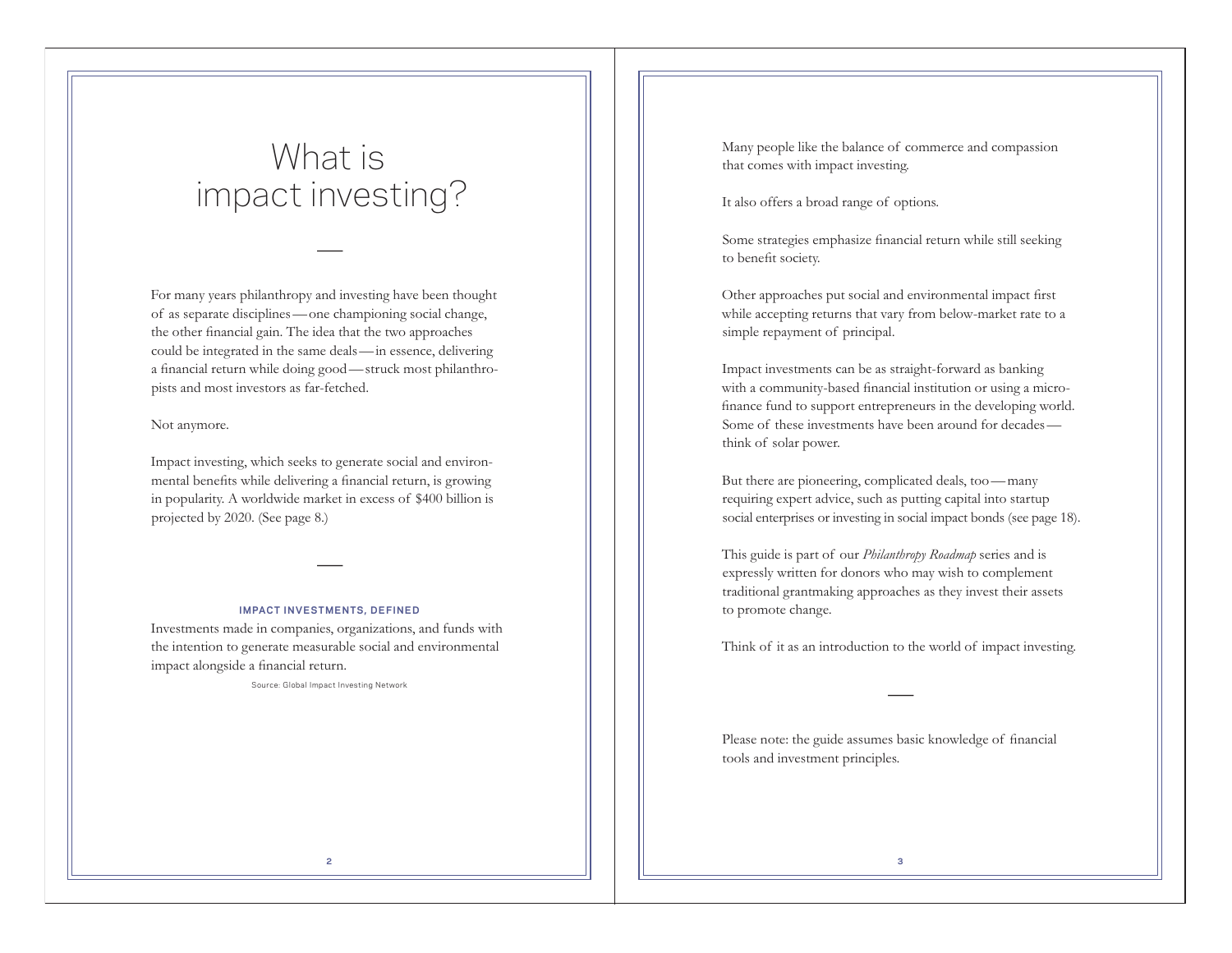# WHY DOES **ALL IN** SOING ALL IN IMPACT INVESTING MATTER TO DONORS?

# Here are three reasons:

#### **1**

Impact investing is a powerful tool to leverage philanthropic dollars. Investment returns can be reused over and over again to compound the impact.

#### **2**

It allows donors greater freedom and flexibility. They can test innovative ways to achieve a financial return as they seek impact. Both nonprofit and for-profit organizations can be supported.

#### **3**

Donors use impact investing to breathe new life into their philanthropic strategy. Many report great satisfaction after incorporating the concept in a redesign of their approach to social and environmental change. (See Omidyar Network case history, page 9.)

# **ANNIE CHEN**

nnie Chen shares something<br>in common with many great philanthropists — "a sense" of responsibility for the well-being of others – not just family and community, but humanity as a whole, other living things, and the planet we call home." One quality that sets her apart from many philanthropists, though, is that she feels giving on its own cannot do enough.

A Hong Kong native, Ms. Chen studied and practiced law in the U.S. and Hong Kong for ten years before joining the family office her father established in Hong Kong. Among other things, she had the opportunity to observe and learn from the operations of her family's two foundations focused on Hong Kong and China. When the time came for her to consider her own philanthropic direction, she thought she "would follow the same approach as most in my circumstances do: If you have money and want to do good, you give it away."

In 2008, though, Ms. Chen reconsidered her approach in a major way. She realized that by only focusing on giving, she was not harnessing the

full potential of her assets towards creating positive change. After attending conferences, conducting research and learning from impact investing pioneers like Jed Emerson, Ms. Chen grew excited by the tremendous potential in this new field. Realizing that she needed to look at what all of her assets were accomplishing, a sea change occurred in her thinking and approach to her assets.

Ms. Chen established the RS Group within the family office, with a mission to be "a catalytic force in creating a paradigm shift in people's values and priorities so economic growth does not jeopardize human development and environmental sustainability." She committed to move her entire portfolio into sustainable and responsible investments. Unable to find an advisor in Hong Kong with the expertise and track record she wanted, she searched widely and turned to Zurich-based firm OnValues in 2009, who worked with her to align RS Group's investments with her values and philanthropic goals. Since then she has worked closely with them in rigorously sourcing investment opportunities around the world,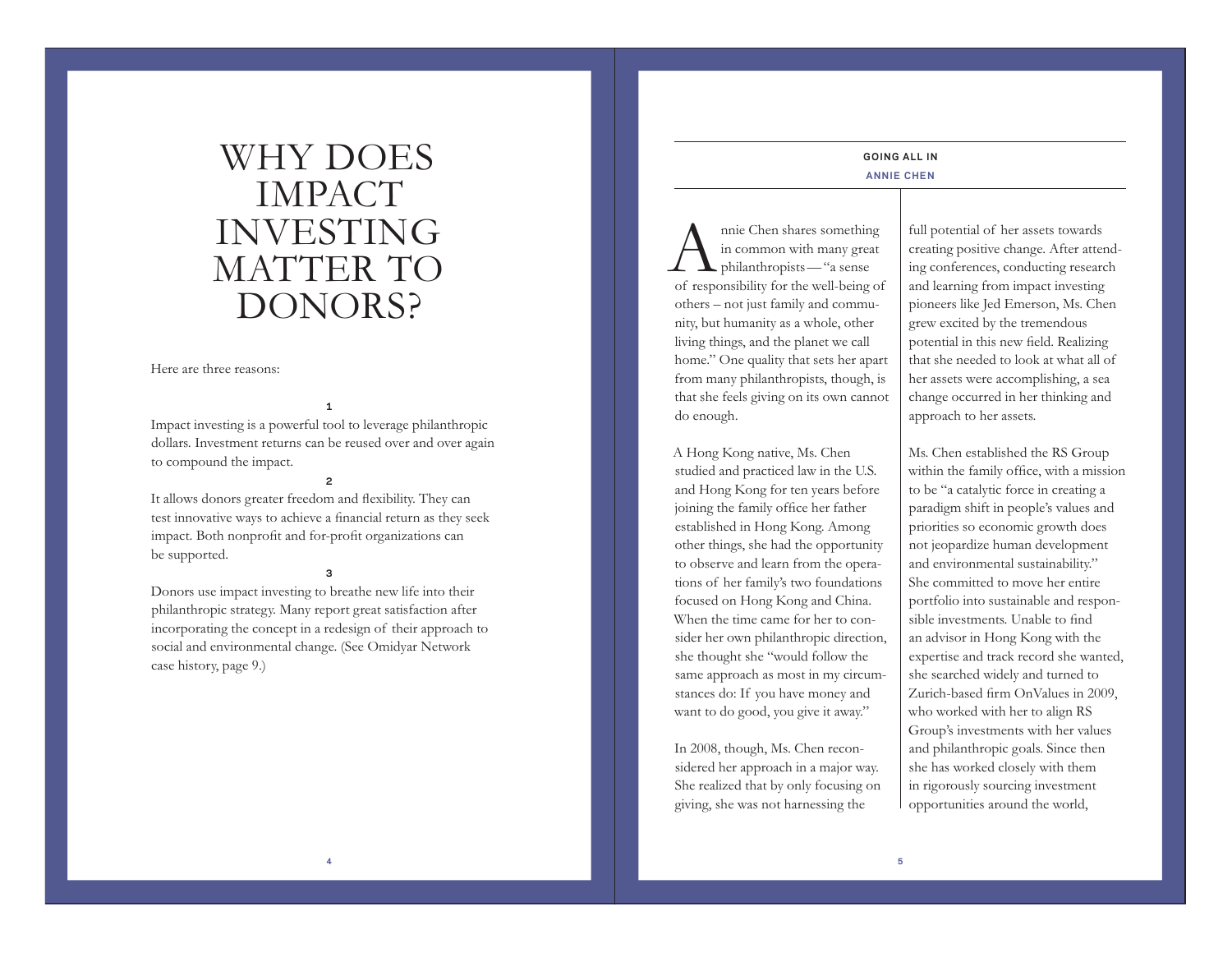"blending philanthropic motivations and traditional investment approaches in a disciplined, risk-controlled way with defined targets for both social and financial performance." The RS Group also engages in traditional grantmaking where such support is more appropriate to the cause.

Initially, impact investments were seen as a form of venture philanthropy while the remaining SRI (socially responsible investing) portfolio was perceived as generating financial return, but Ms. Chen's perspective evolved as she realized that they should be viewed as sitting on a blended-value continuum to be managed on a holistic basis. She has focused on established funds with at least a three-year investment track record managed by professional investment firms which have signed the United Nations Principles for Responsible Investment. She has also made global private equity investments, and direct investments within Asia, where liquid opportunities are harder to come by.

Ms. Chen is frank in viewing her family's wealth as both a privilege and a burden. "I have always felt uneasy with the traditional concept of simply perpetuating family wealth through the generations. I believe that private

wealth brings with it the responsibility to contribute to the public good, particularly now when the world is facing huge and pressing issues such as climate change, large-scale poverty and resource constraints." Ms. Chen feels that her investments are working towards addressing these issues. She has invested 70 percent of the RS Group's assets in sustainable and impact investments, with 2016 as her target for a full 100 percent alignment.

**ANNIE CHEN SUGGESTS THAT THE FIRST AND MOST IMPORTANT STEP FOR DONORS NEW TO IMPACT INVESTING IS FINDING AN EXPERIENCED ADVISOR WITH A SUCCESSFUL TRACK RECORD. SHE ADDS THAT DONORS SHOULD:**

# Be cautiously ambitious.

Be clear about your intentions and manage expectations.

Focus on what you can achieve in a finite timeframe.

> Look for good people, not just good causes and organizations.

Be patient, take time to learn and feed your passion.

> Say "no" quickly and say "yes" slowly.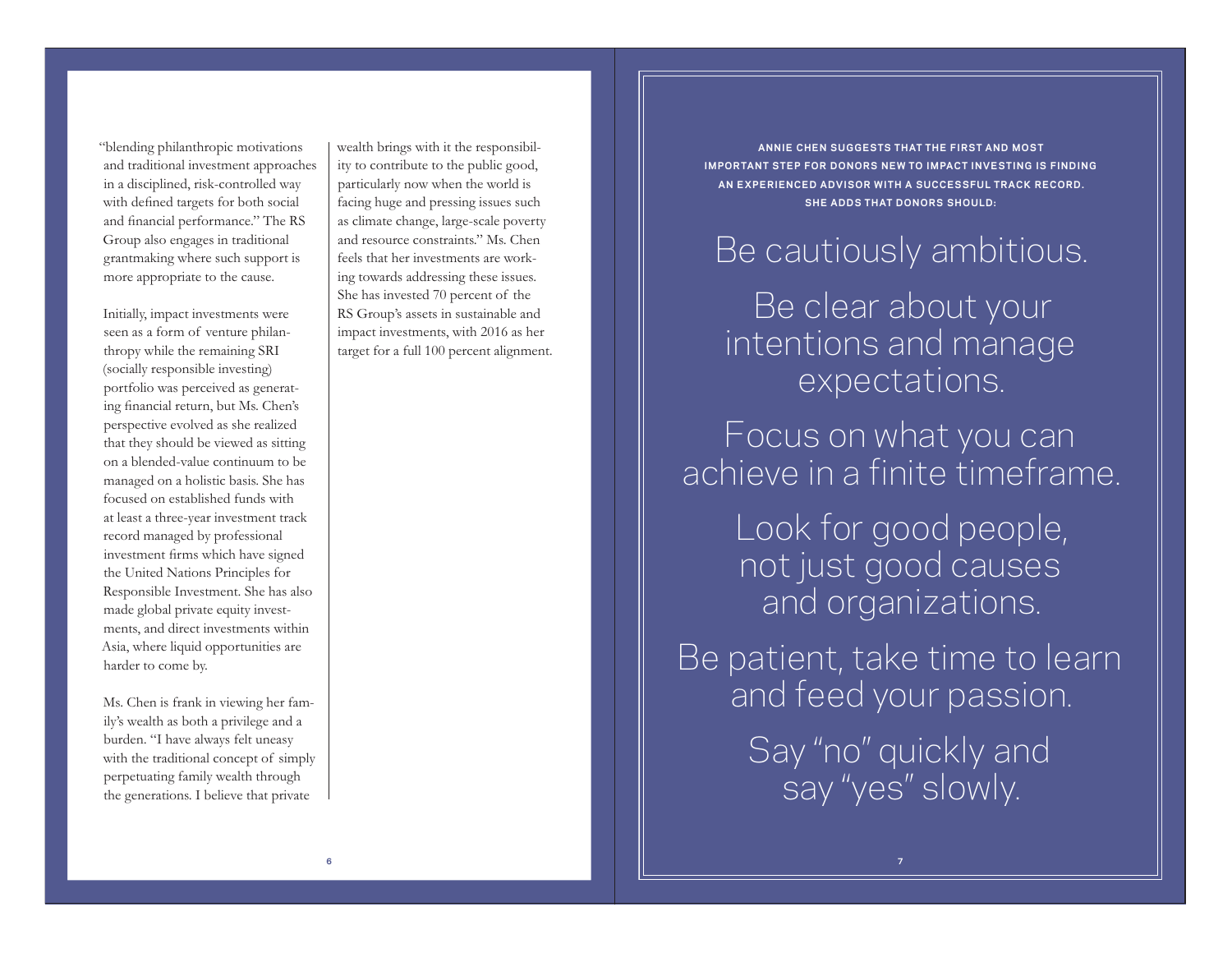# WHERE IS **WHERE IS** IMPACT INVESTING GOING?

Here are four indications of the growing influence of impact investing:

**1**

A 2010 report by J.P. Morgan and the Rockefeller Foundation calls impact investing an emerging asset class and predicts a market upwards of \$400 billion by 2020.

**2**

There are signs that the market is growing in both size and sophistication, with a sample of 99 investors planning to commit a total of \$9 billion to impact investing in 2013. That's an increase of 12.5 percent on their 2012 investments.

Source: "Perspectives on Progress: The Impact Investor Report," J.P. Morgan and the Global Impact Investing Network (GIIN), 2013.

**3**

Foundations are beginning to invest endowment money for impact as well as financial growth. This is in addition to program-related investments (PRIs). Altogether, this foundational impact investing is known as "mission investing." (See definitions page 20.) More than 90 U.S. foundations, with assets totaling \$39 billion, have pledged to direct at least part of their charitable assets to investments directly related to their missions.

### **4**

A survey of affluent U.S. households found that 50 percent of those surveyed were interested in learning more about impact investing even though only 12 percent had actually made such an investment.

Source: Hope Consulting, 2010

# **OMIDYAR NETWORK**

Pierre Omidyar, founder of eBay, and his wife Pam believe that the power of markets can "create opportunity for people to improve their lives." That's why they started a "philanthropic investment firm," the Omidyar Network, in 2004.

Every year, they forego an estimated \$1–2 million in potential tax deductions so they can combine grantmaking and investment outside the normal umbrella of a foundation.

# Why?

They believe that scaling innovative organizations can be the best way to achieve impact—and that market forces can be the best way to scale.

In 2013, the Omidyar Network applied the strategy when it invested in Microensure, which provides health, life, crop and other kinds of insurance products to low-income clients in Asia, Africa and the Caribbean. Most of these clients didn't have insurance before.

Microensure began as a nonprofit wing of Opportunity International, and Omidyar supported the effort

with traditional grants. Over time, as the enterprise matured, it became clear that there was scope to spin it out as a commercial entity—an exciting, if potentially complex process.

To support that process, the Omidyar Network provided bridge funding a low-interest loan that offered Microensure flexibility and time to put all the pieces together to make the transition into a commercial venture.

That loan then converted to equity as the Omidyar Network and the International Finance Corporation partnered to make a \$5 million investment to spur Microensure's growth, and at the same time, Microensure launched a new joint venture with giant mobile provider Telenor, which will offer Microensure's low-cost, mobile-friendly insurance products to more than 149 million Telenor clients in Asia and Eastern Europe. (When you understand that Microensure's customer base at the time of the deal was four million, the opportunity for increased impact is clear.)

Microensure's transition is a "welcome evolution," according to Omidyar, one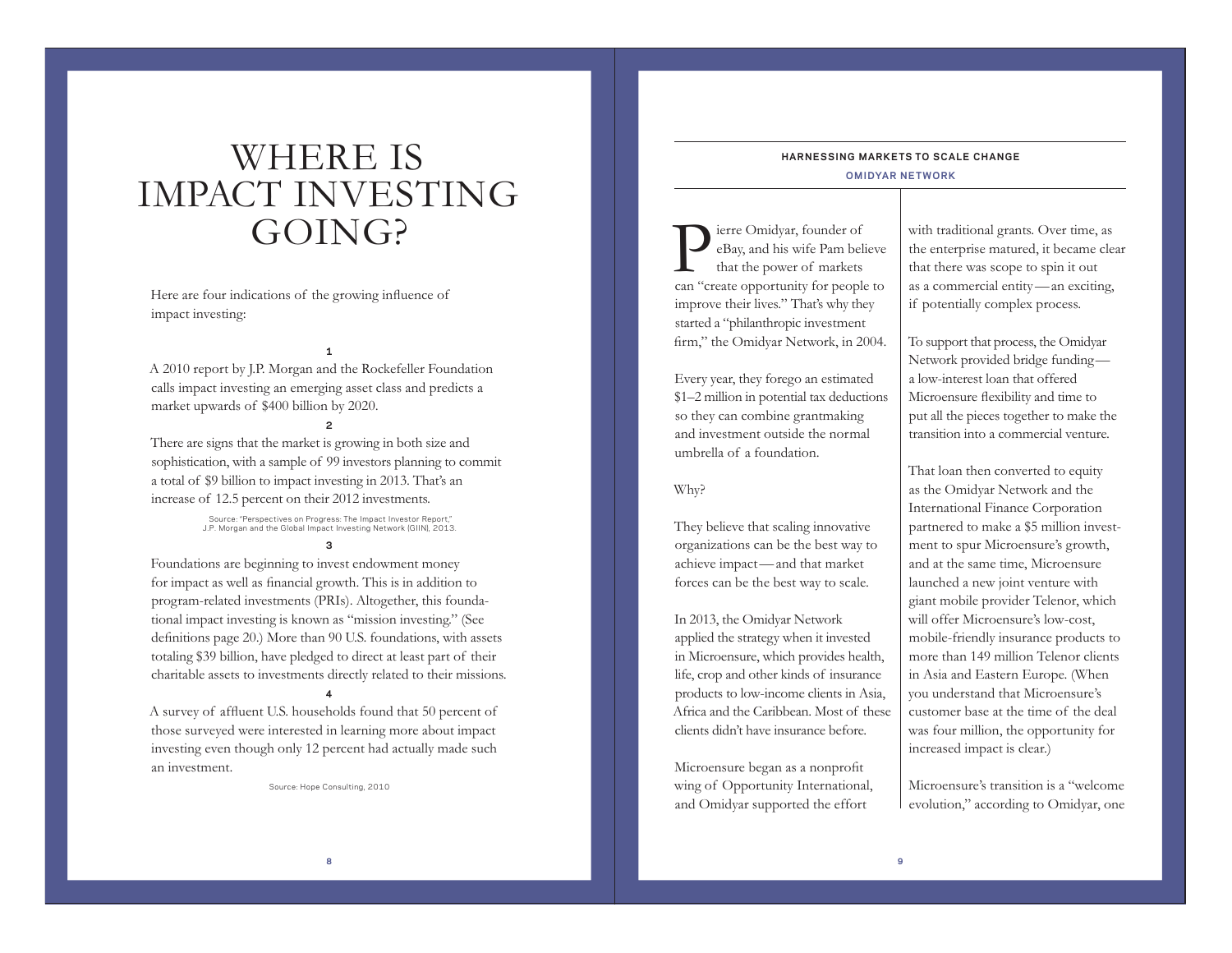that will provide "millions of consumers … and their families a critical safety net over the long-term." The Omidyar Network remains deeply engaged in the ongoing work of the company, providing human capital in addition to financial investment.

Omidyar's involvement with Microensure demonstrates the continuum of capital that can be applied to nurture an idea, to bring it to scale, to bridge gaps and to transform it into a sustainable, commercially funded venture.

"It's a small price to pay to be able to use the power of the private sector to improve people's lives on a very large scale."

**PIERRE OMIDYAR, ON THE DECISION TO FORGO TAX DEDUCTIONS SO THE OMIDYAR NETWORK CAN MAKE PHILANTHROPIC INVESTMENTS**

# IS IT A GOOD FIT FOR ME?

Impact investing can be daunting because it requires both financial acumen and philanthropic issue expertise, a rare combination.

And yet, the field seems to offer great potential.

Virtually any philanthropic issue has an impact investment opportunity associated with it, and virtually every asset class used in a traditional investment portfolio has an impact equivalent.

In an age when social entrepreneurs, technology and connectivity have redefined the potential to improve people's lives, impact investing seems an ideal vehicle for linking the power of markets with the passion to do good.

### **SO WILL IMPACT INVESTING BE A GOOD FIT FOR YOU?**

The answer depends on your own motivations and values.

It also depends on how well you understand the opportunities before you.

In the pages to come, you'll get a feel for the variety and potential of different impact investments as well as the range of risk involved. The guide identifies some major pros and cons of impact investing and outlines steps to get started.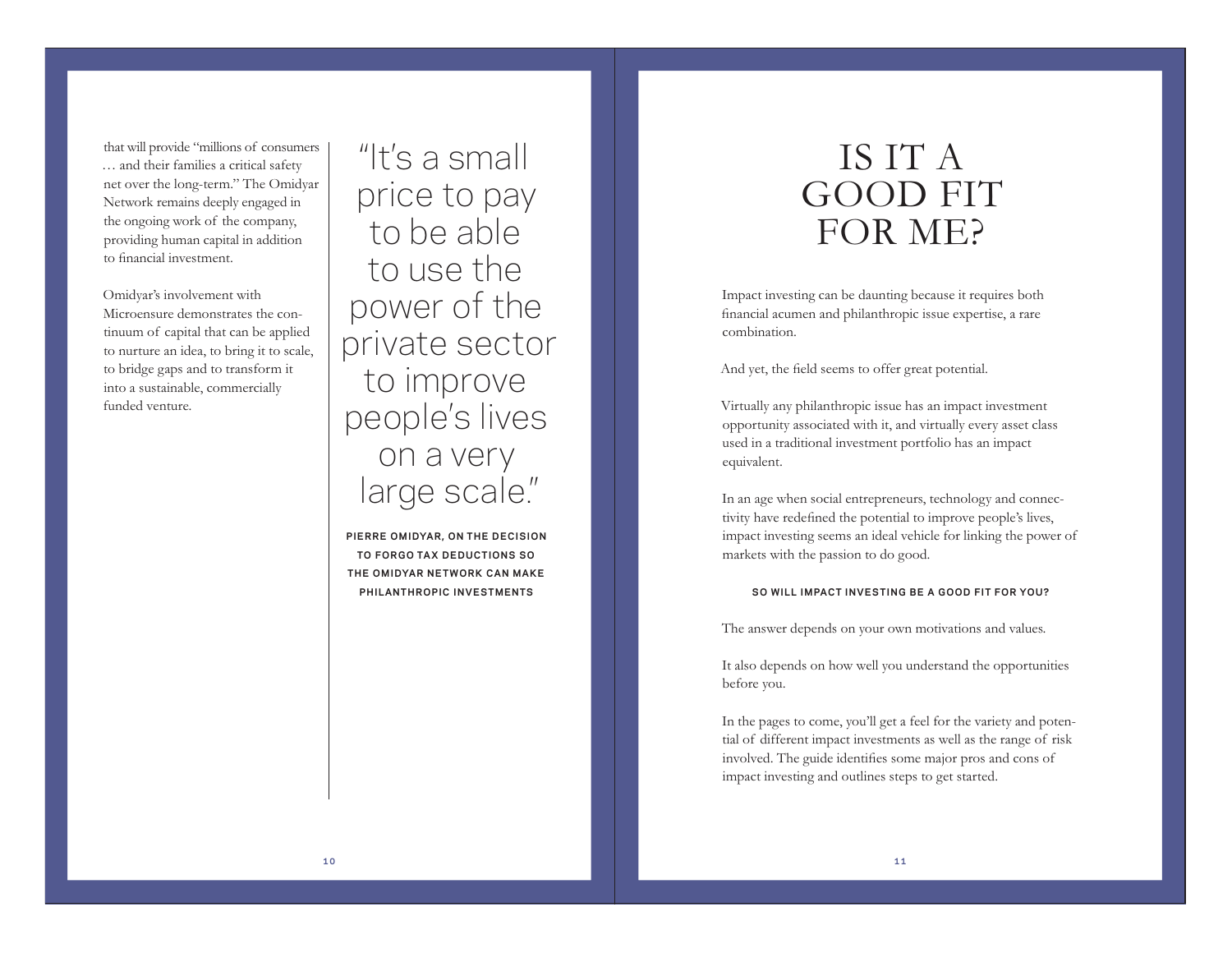But before going any further, a word of caution: rush can bring regret with any investment. Due diligence and risk assessment play just as important a role in investing as they do in giving. In other words, it's always wise to learn before you leap.

And always keep in mind: What are you trying to accomplish?

# **SOCIAL ENTREPRENEUR**

—

Society's change agents, creators of innovations that disrupt the status quo and transform our world for the better.

Source: Skoll Foundation

These leaders come from both the for-profit and nonprofit worlds. They seek game-changing approaches to social and environmental problems.

# **SOCIAL ENTERPRISE**

A mission-driven organization with a market-based strategy. Social enterprises include nonprofits which run incomeproducing businesses and for-profits which prioritize positive social and environmental impact.

# **FIRST CARRY OUT DUE DILIGENCE ON YOURSELF MEYER FAMILY ENTERPRISES**

family office in Napa,<br>California has set the ambi-<br>tious goal of making all the assets in its for-profit portfolio deliver "positive impact" by 2020. "I believe our goal of 100 percent positive impact is ambitious, but realistic," says winery entrepreneur and philanthropist Bonny Meyer. "The time for holistic thinking, living and investing is now."

To accomplish the goal, Ms. Meyer, together with her staff and consultants, took a long, hard, detailed look in the mirror—thoroughly analyzing the family's investments. Meyer Family Enterprises—or MFE—published its own case history in August 2010 with the following findings: 62 percent of its private investments yielded positive social, environmental and human impact; 45 percent of its public portfolio (containing hedge funds, municipal bonds and mutual funds) delivered positive impact.

MFE defines positive impact as "the sustainability of the organization," according to CEO Patrick Gleeson. "Are they meeting their goals, taking

care of the environment and their employees? Are they profitable? Is there diversity among management? Are they managing costs?" The case history can be found here: www.mfenterprises.com/investing-for-impact.

"We wanted the data in hand," says Mr. Gleeson, so the family office could chart a strategy that would yield ongoing impact and profit. "We made a lot of mistakes [in the three years prior to the report]," he says. By being a single investor in businesses unrelated to the family office's expertise (agriculture), MFE learned the hard way that impact investments had to be based on much more than the attractiveness of an organization's mission or its targeted impact. "If the business is not structured or managed properly, the good that it is doing is not sustainable," says Ms. Meyer. Now, the office looks for investment partners to expand expertise and networks, "to challenge us to think differently" and to diversify risk.

MFE also developed new tools with information gleaned from its own case history. It has a "scorecard" to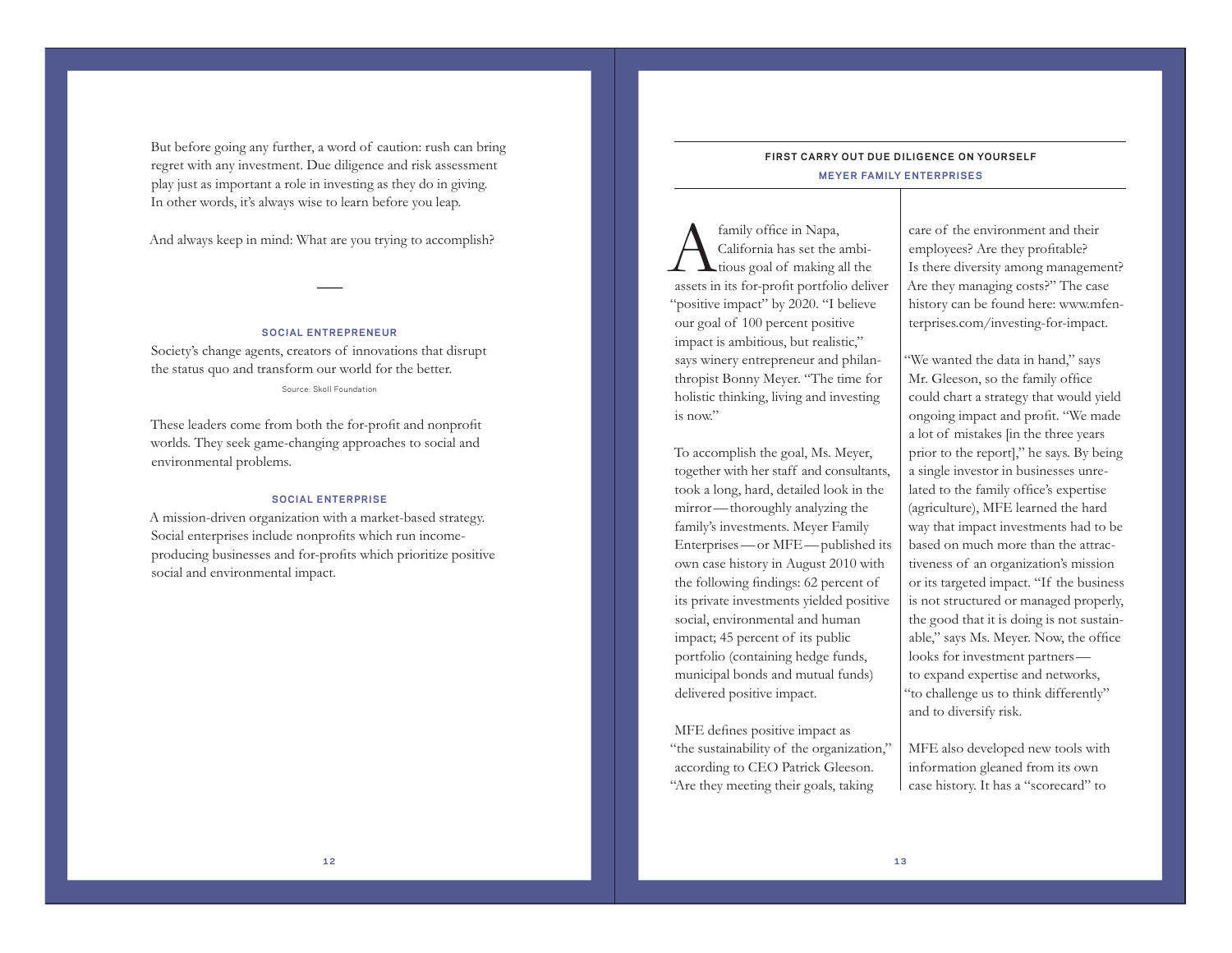evaluate its own portfolio and an "evaluation tool," filled out by potential investees and investment partners alike, to examine impact investments before they are made (www.mfenterprises.com/investing-for-impact/ hip-check-tool).

Private equity investments hold the strongest attraction for MFE in the impact arena—with renewable energy projects and real estate in Northern California heading the list in 2012. But unlike most big private equity firms, MFE wants to be in it for the long haul. "We don't want our investment to necessarily have an exit," says Mr. Gleeson. "Why not scale the business and look for a dividend."

Ms. Meyer also heads a traditional philanthropy, the Meyer Family Fund. Separate from MFE, it makes grants in education, social and financial empowerment, and spiritual and emotional well-being. This donor-advised fund invests its assets in a traditional way, seeking a market return without conscious regard to impact—an irony not lost on Ms. Meyer who promises a more "proactive" investment strategy for the Fund in the future.

"If the business is not structured or managed properly, the good that it is doing is not sustainable."

# CROSSROADS SOME OPTIONS FOR THE IMPACT INVESTOR

What are the main types of impact investing? What risk will a philanthropist face?

To get you thinking about some possibilities, we've provided examples of investment opportunity categories, ranging from low donor risk and low donor engagement to high risk and high engagement:

# **LOWER RISK / LOW ENGAGEMENT**

# **COMMUNITY FINANCIAL INSTITUTIONS**

This approach can be as easy as opening an account with an institution that focuses on lending in low-income, disadvantaged communities. There are thousands of these entities in the United States. One particular type is called a CDFI, or community development financial institution.

# **SPECIAL PURPOSE FUNDS**

These "intermediary" organizations usually accept charitable funds from donors, then convert them into equity investments, loans and guarantees in social enterprises. Benefits include the adjusted risk derived from being part of a large pool of investors. Disadvantages include limited investor control over implementation.

# **VARIABLE RISK / LOW ENGAGEMENT ESTABLISHED MICROFINANCE**

Organizations such as Accion International and Blue Orchard offer impact investors a relatively simple way to support entrepreneurs and their small businesses. Risk is dependent on the entrepreneur, but the microfinance umbrella organizations and their affiliates conduct due diligence and monitor loan performance.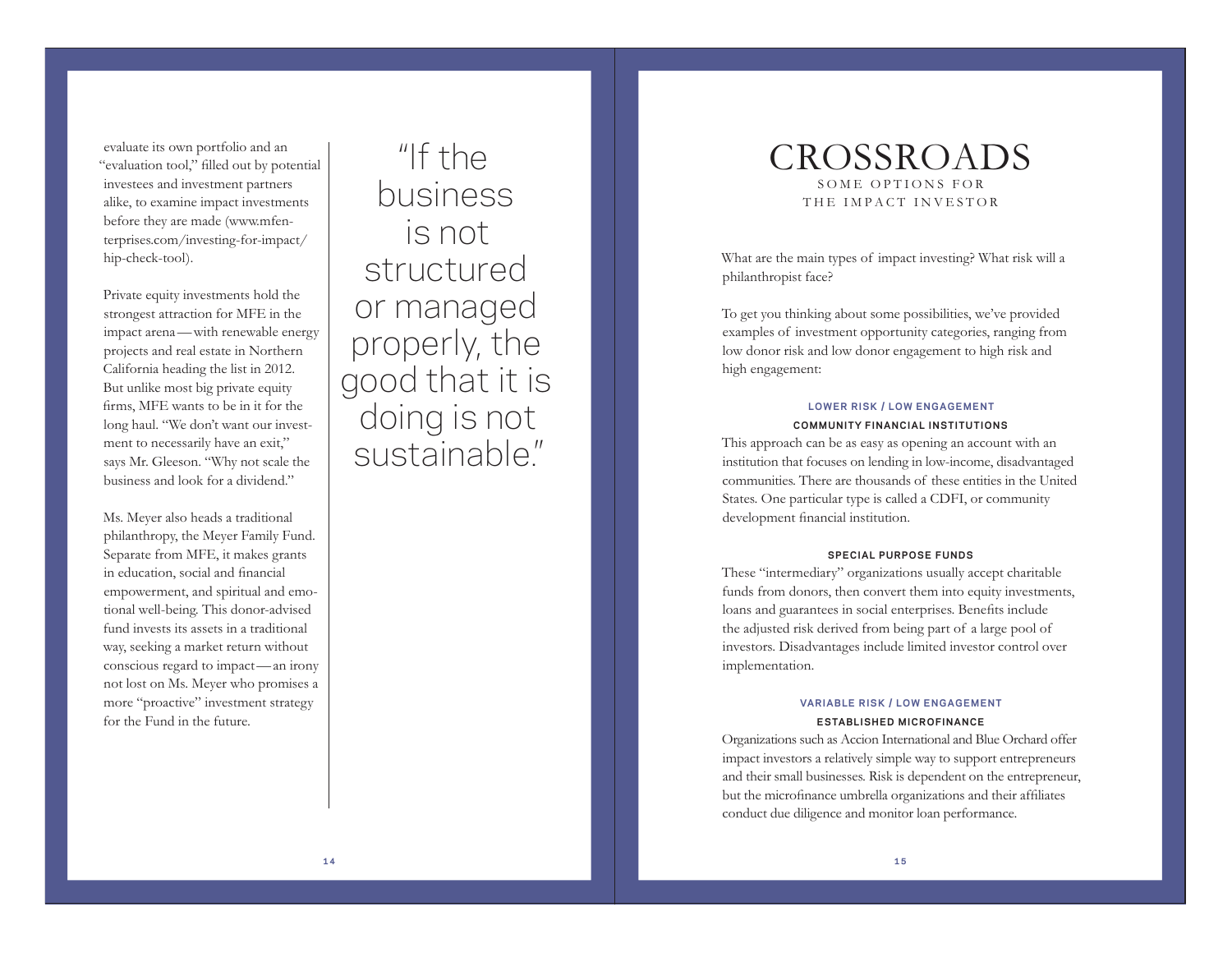## **IMPACT INVESTING FUNDS**

These private equity and debt funds make a range of investments seeking positive social and environmental impact and a financial return. The nonprofit ImpactAssets (www.impactassets.org) offers ratings on impact investment fund managers and the Global Impact Investing Network, another nonprofit, has a searchable database of impact investment funds (www.impactbase.org).

# **LOWER RISK / HIGH ENGAGEMENT SHAREHOLDER ACTIVISM**

Investors may use their equity stake in a company to attempt to influence its management and policies. The attempt to integrate social values into investor action can apply to corporate social responsibility or specific issue areas. Investors can work individually or in coalition with others, pushing to influence corporate behavior from within.

# **VARIABLE RISK / HIGH ENGAGEMENT PROGRAM RELATED INVESTMENTS (PRIS)**

By law, these investments are only open to foundations. PRIs are often loans, loan guarantees, deposits or equity investments. The primary purpose of the investment must be accomplishing part of the foundation's mission. Unlike grants, PRIs are expected to be paid back, often with a modest rate of return. (See further definition, page 25.)

## **DIRECT INVESTMENT**

Some philanthropists go to great lengths to set up their own deals. They may want to invest in the project of a social entrepreneur, acknowledging the risk that comes with a promising but untested idea and a new organization. Philanthropists may pursue their own due diligence at significant cost or collaborate with others who have similar interests. In this fashion, they can sometimes build uncertainty into their plans. But a high level of risk is often unavoidable.

# **SOCIAL IMPACT BONDS**

These are contracts that allow the public sector to commission social programs and only pay for them if the programs are successful. These contracts also allow for private investment which only earns a return if the social programs achieve their goals. Social impact bonds can leverage social change and earn a financial return. Risk is often high. (See full definition on following page.)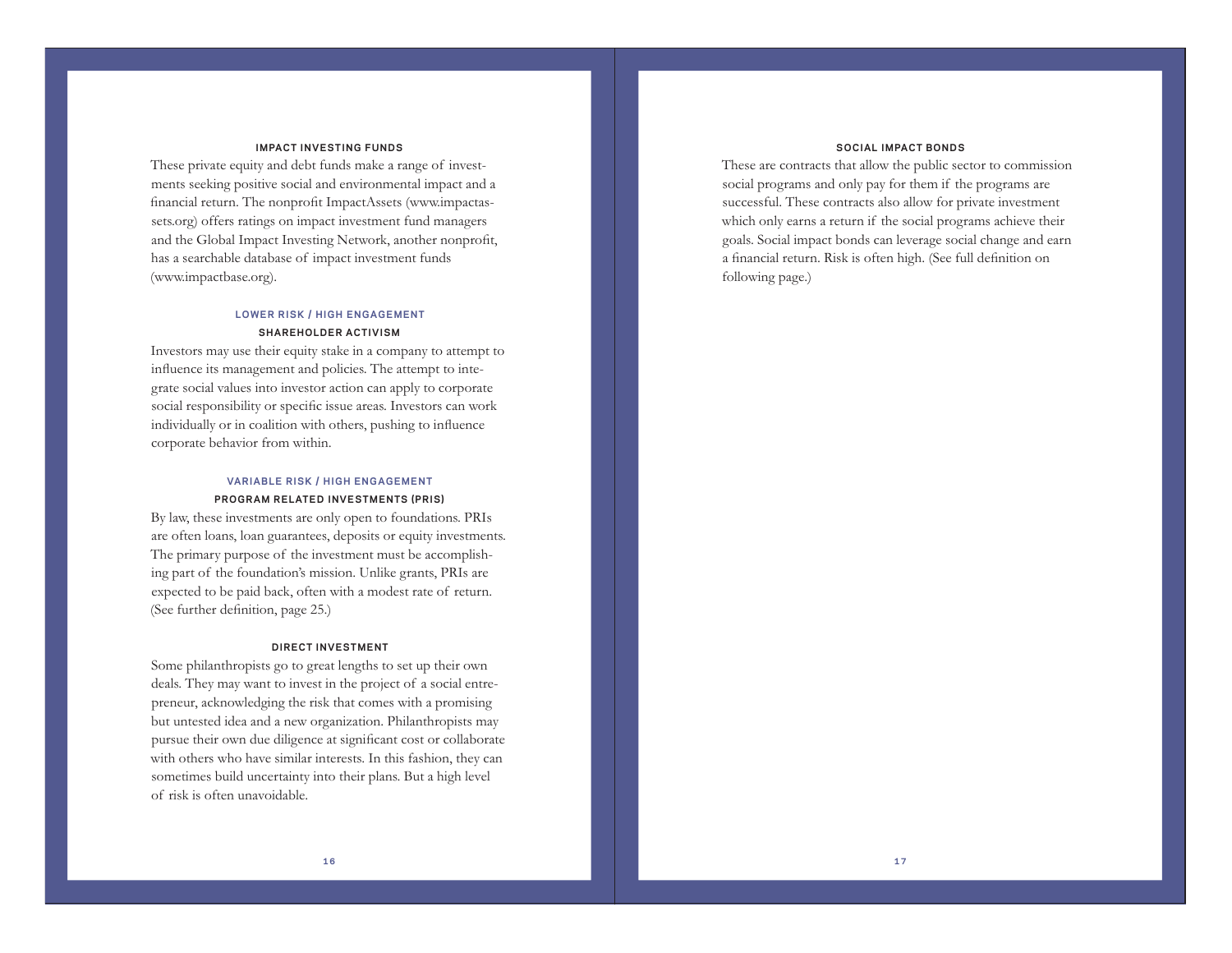# SOCIAL IMPACT BONDS WHERE ROI DEPENDS ON DELIVERING COMMUNITY DIVIDENDS

What if the public sector had a way to commission innovative social programs and only pay for them if the programs achieved their desired results?

What if private impact investors could reap a return on investment working in tandem with governmental organizations on such deals?

Welcome to the new—and still experimental—world of social impact bonds.

and the control of the control of the control of the

## **SOCIAL IMPACT BONDS**

A form of outcomes-based contract in which public sector commissioners commit to pay for significant improvement in social outcomes (such as a reduction in offending rates, or in the number of people being admitted to hospital) for a defined population … Private investment is used to pay for interventions, which are delivered by service providers with a proven track record. Financial returns to investors are made by the public sector on the basis of improved social outcomes. If outcomes do not improve, then investors do not recover their investment.

> Sources: Social Finance, a U.K. pioneer in social investment, which launched its first social impact bond in 2010. www.socialfinance.org.uk/work/sibs

In 2012, New York became the first U.S. city to use the concept. Under a private-public-philanthropic partnership, investor Goldman Sachs will profit if recidivism rates among male adolescent offenders at Rikers Island (the city's main prison complex) can be significantly lowered over four years.

The challenge is substantial. Before the program began, nearly half of adolescent male inmates at Rikers reoffended within a year of their release.

Under the deal, Goldman invests \$9.6 million dollars with a nonprofit organization (MDRC) which in turn will oversee two other nonprofits implementing the education and counseling program. If recidivism drops 10 percent, New York City's Department of Correction will pay Goldman back in full. If the level of reoffending drops further, Goldman stands to profit by as much as \$2.1 million.

Philanthropy played a key part in the deal. Goldman's exposure to risk has been considerably reduced by a loan guarantee of \$7.2 million offered by Bloomberg Philanthropies—the mayor's charitable organization. That means if the program fails, and New York City pays nothing, Goldman can lose no more than \$2.4 million of its original investment. If the program succeeds and the loan is repaid, the loan guarantee can be used for other social impact bonds by MDRC.

"This promising financing model has potential to transform the way governments around the country fund social programs," said Mayor Michael Bloomberg in *The New York Times*. "We are anxious to see how this bold road map for innovation works."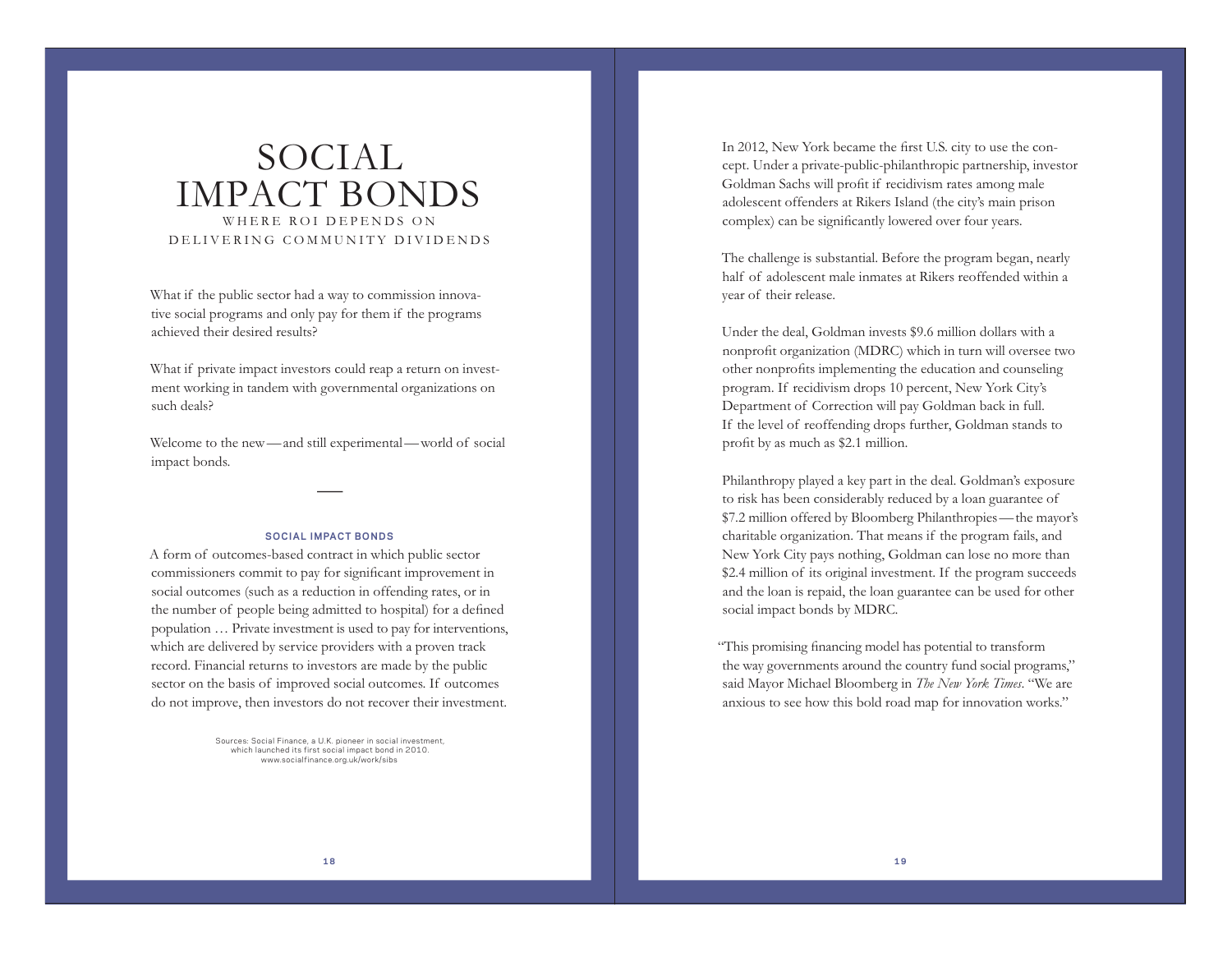# WHAT ARE SOME PROS AND CONS?

# **BENEFITS**

Donors say they are attracted to impact investing for a variety of reasons including:

# **RETURN ON INVESTMENT**

In general, impact investing allows the impact investor to reinvest the same money in another socially beneficial project or organization. Even a simple return of principal creates philanthropic leverage unattainable through normal grantmaking.

# **POTENTIAL TO LEVERAGE OTHER INVESTMENTS**

Impact investing can provide a bridge between philanthropy and capital markets and, at the same time, create new ways of sharing the risks and rewards. One example is the use of loan guarantees. (See Gates Foundation case history on page 26.)

# **MORE ASSETS CAN BE ALIGNED WITH PHILANTHROPIC GOALS**

Foundations are required by law to disperse at least five percent of their assets each year to achieve charitable goals. The remaining 95 percent of foundation assets traditionally have been focused on seeking market returns. Impact investing allows more of that philanthropic money to pursue social or environmental change.

# **INVESTORS DON'T WORK AGAINST THEMSELVES**

When investments are in line with philanthropic values, donors don't find themselves in the awkward situation of holding public ownership in companies that actively undermine their grantmaking strategy.

### **CHALLENGES**

Donors say other aspects of impact investing can pose difficulties:

# **INVESTMENTS CAN CARRY SIGNIFICANT RISK**

As with traditional investments, impact investments come with various levels and types of risk. For example, some social enterprises seeking impact investment may operate in underdeveloped markets where a business or nonprofit faces the challenge of helping to create infrastructure as well as provide a service. In such cases, the ratio between the cost of due diligence and the investment is often high.

# **LACK OF DEAL FLOW**

In this new industry, the supply of investment opportunities offering scale, impact and financial return often falls short of demand. As a result, impact investors can experience frustration finding deals that fit both their investment criteria and their philanthropic orientation.

### **LACK OF EXPERTISE**

Many financial advisors lack expertise in the social and environmental aspects of impact investing. Many philanthropic advisors lack expertise in making financial investments. A new breed of advisors, with experience in blending philanthropy and investment (as well as legal issues), is still emerging.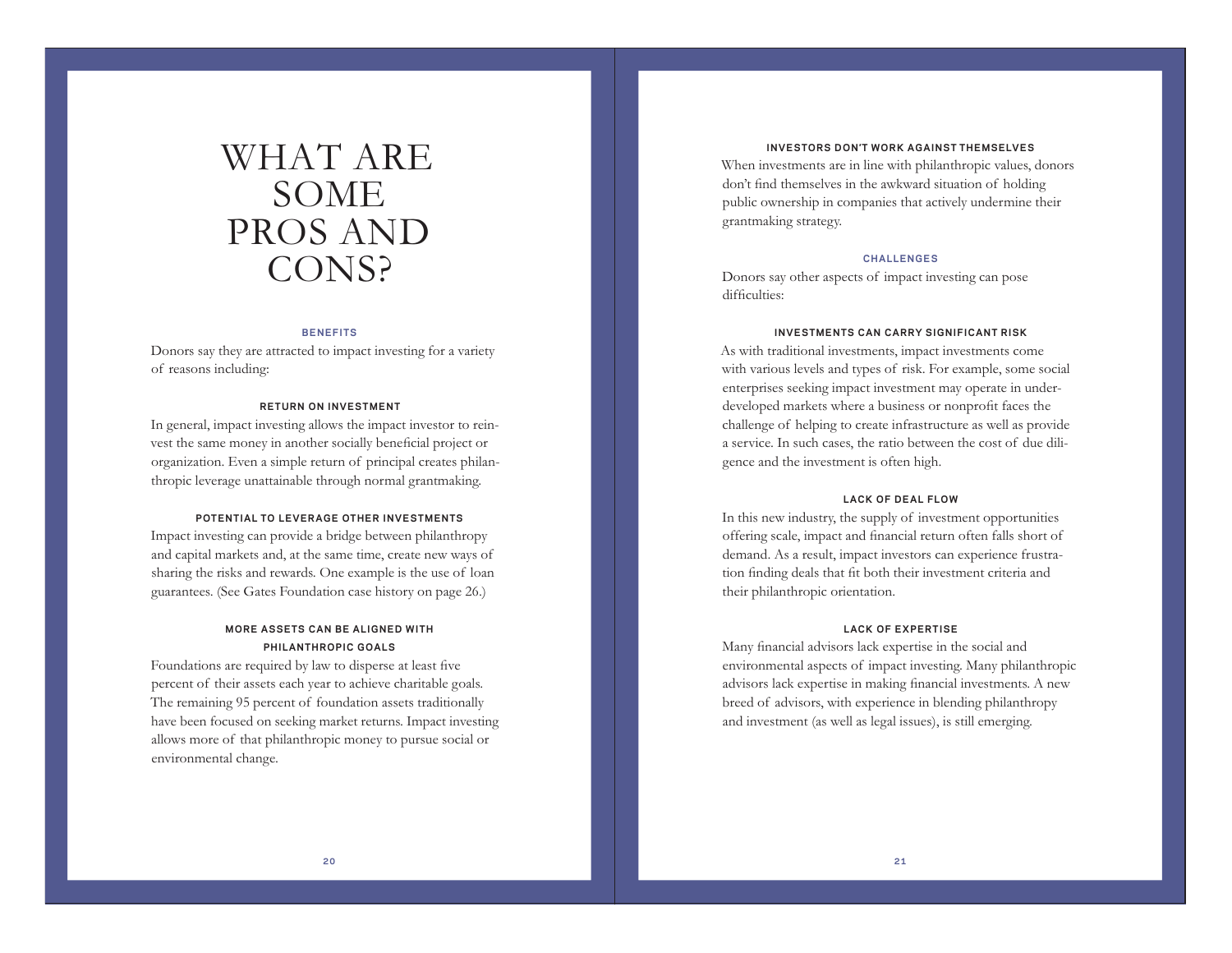# **INSUFFICIENT RATINGS, BENCHMARKS AND IMPACT MEASUREMENT**

The impact investing industry is working on standards for investment performance. But it does not yet have a full set of reliable tools to guide impact investing, particularly as it relates to social and environmental returns. A program funded by USAID and the Rockefeller Foundation called IRIS (Impact Reporting and Investment Standards) works on standardizing the way organizations communicate their performance, making it easier to develop investment comparisons and benchmarks. The Global Impact Investing Network (GIIN) now coordinates the emerging work around metrics.

> Sources: Hope Consulting, "Money for Good" 2010, National Endowment for Science, Technology and the Arts (U.K.), "Supply and Demand for Social Finance" 2011 Impact Investing, Antony Bugg-Levine and Jed Emerson, 2011

"Foundations pioneered PRIs nearly 50 years ago and today many more are bringing larger amounts of belowmarket and market-rate investment capital to the table to create social impact."

**COUNCIL ON FOUNDATIONS, 2012**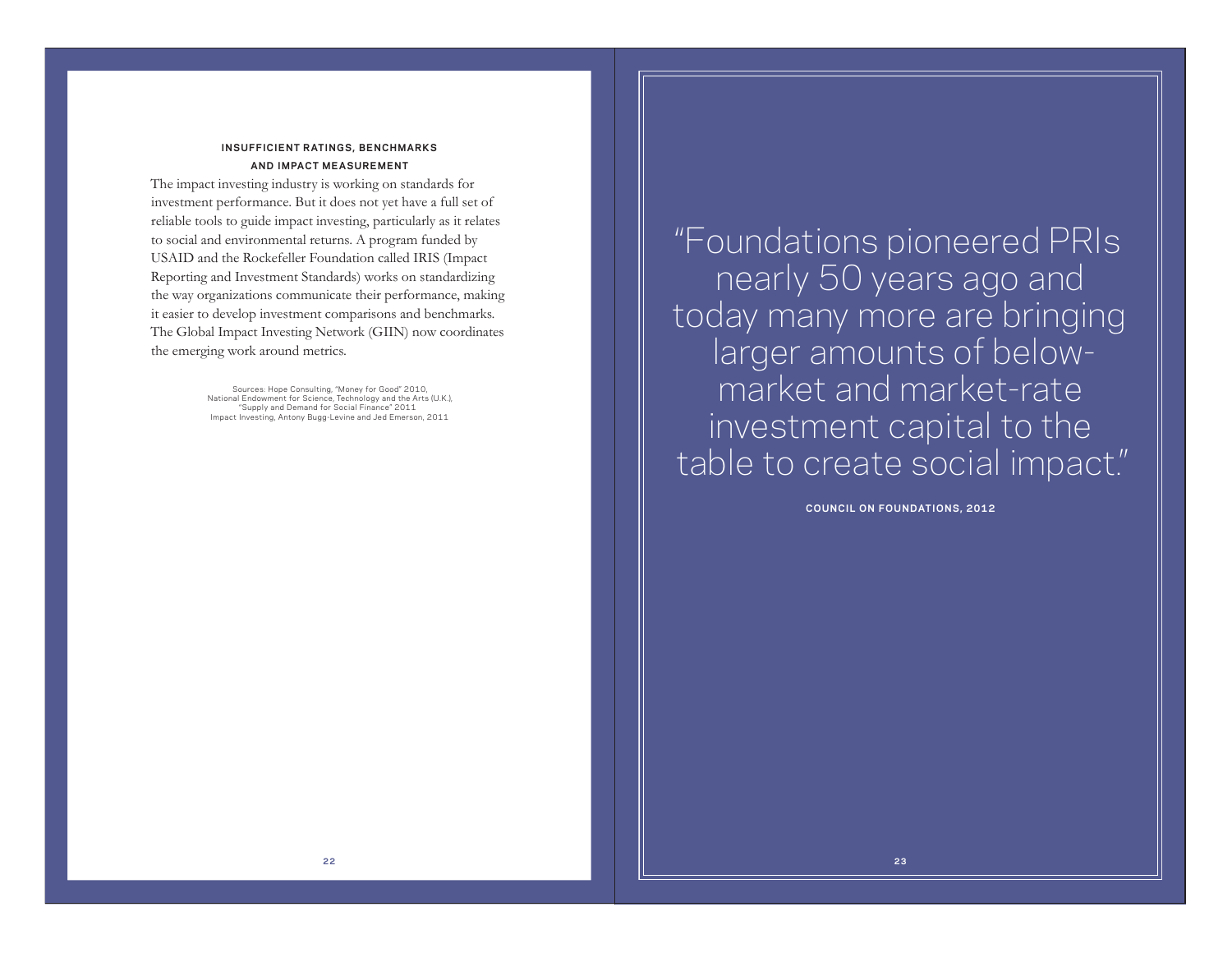# A FEW FOUNDATIONAL **FACTS**

Impact investing has huge potential in part because it can tap not only money traditionally used for grants, but also the assets that support charitable giving.

To put this in perspective, the Foundation Center says U.S. foundations made grants totaling an estimated \$46 billion in 2010 but held assets totaling more than \$600 billion.

The investment of foundation assets to obtain a financial return and achieve social or environmental impact is sometimes called "mission-investing," a sub-category of impact investing specific to organizations with a mission.

In a 2011 report, the Foundation Center surveyed 1,200 foundations and found one in seven (14.1 percent) were already engaged in mission investing. That percentage is expected to grow.

Individuals and foundations engaging in impact investment have the opportunity to leverage significant capital from more traditional investors. The Global Impact Investing Network says that PRIs, which are designed to target less competitive rates of financial return, can be structured as guarantees or in the firstloss tranche of co-investments in a way that encourages other investors to bring significantly more capital (8–10 times more) to a project. (See Gates example on page 26.)

# **MISSION INVESTING**

Mission investing is the practice of foundations who invest to advance their missions and programmatic goals. A mission investment can be either a program-related investment (PRI) or mission-related investment (MRI). Private foundations make PRIs as part of their annual distribution strategy. MRIs are risk-adjusted, market-rate investments made from the foundation's assets.

Source: Mission Investors Exchange

### **PROGRAM-RELATED INVESTMENT (PRI)**

Debt or equity investments made by private foundations. They support nonprofit organizations or for-profit companies with the chief purpose of advancing a social mission

Source: Mission Investors Exchange and U.S. tax code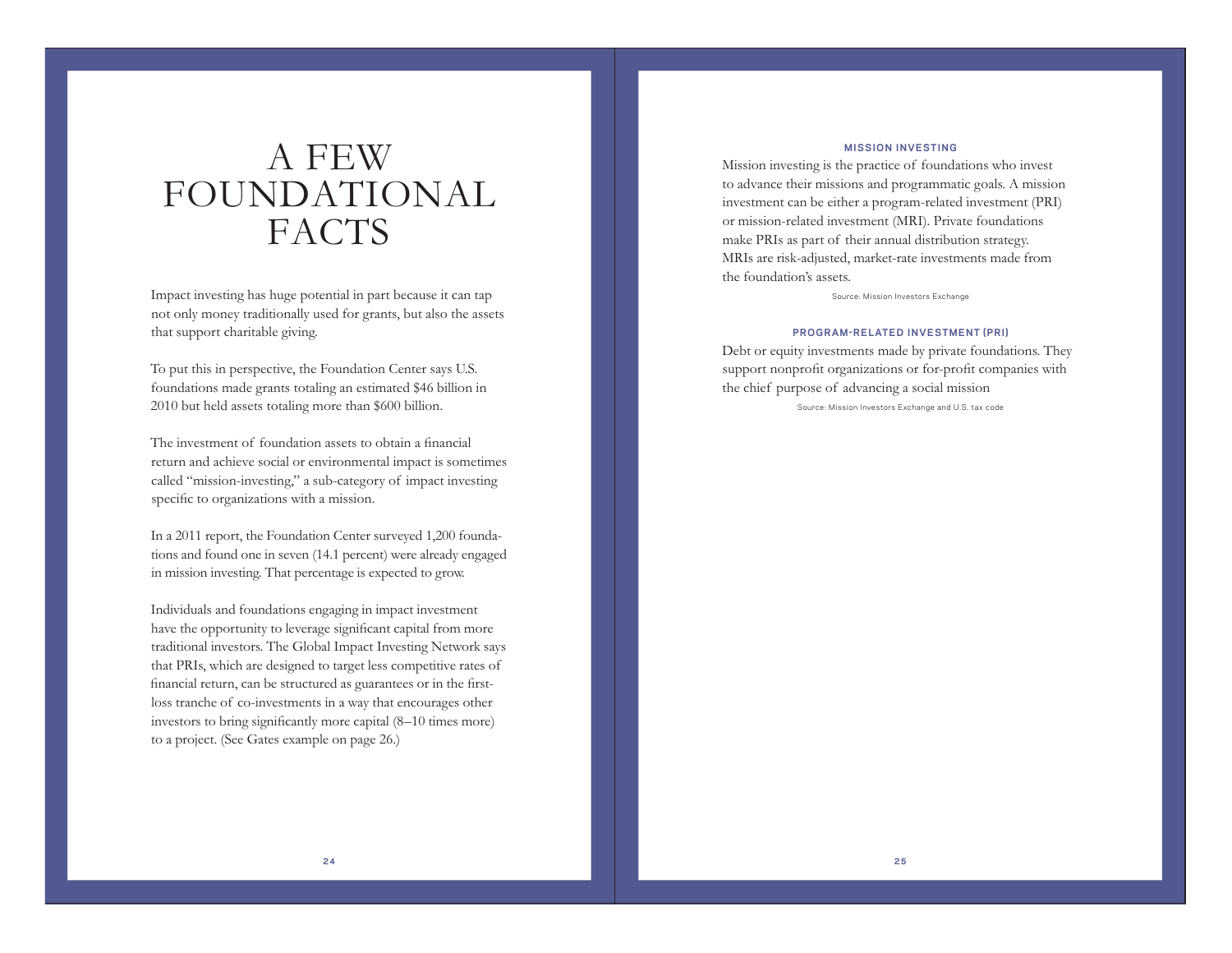# **HIGH IMPACT PHILANTHROPY WITHOUT MONEY CHANGING HANDS THE GATES FOUNDATION AND KIPP CHARTER SCHOOLS**

When does impact investing require no cash up front and the possibility of no expenditure whatsoever?

When it comes in the form of a loan guarantee.

In 2009, the Bill & Melinda Gates Foundation provided a loan guarantee to allow nonprofit charter school operator KIPP to secure a tax-exempt bond issue. The purpose: to build new school facilities in Houston. The money will allow KIPP, which already operates 15 schools in Houston, to serve an additional 7,000 students.

And that's only the first stage of financing. Eventually, the Gates Foundation says it will provide an additional \$20 million in loan guarantees to help secure \$233 million more in bonds for charter schools in Houston.

The loan guarantees work not only to leverage more money, but also to lower interest rates. As cited in the book *Impact Investing*, by Antony Bugg-Levine and Jed Emerson, the Gates Foundation guarantee enabled KIPP

to lower the interest rate of its bank loan by three percentage points, saving the nonprofit \$10 million dollars.

Of course, the investment carries risk. The Gates Foundation will have to pay if KIPP defaults. But if the loan is repaid, the foundation will have provided a multi-million dollar value and more than doubled the capacity of these charter schools without spending a single dollar of its grant money.

The Gates Foundation likes the impact investing approach. By the end of 2012, the foundation had committed a remarkable \$1 billion for programrelated investments (PRIs). It wants to use financial tools such as lowinterest loans, loan guarantees and equity investments so it can leverage the foundation's balance sheet to secure financing for organizations and programs within its core interest areas.

# EIGHT STEPS TO GET STARTED

### **1 DECIDE WHAT YOU WANT TO ACCOMPLISH**

Look at your motivations and values. Consider how impact investing might take your philanthropy to a new level of effectiveness. What would your issue and geographic focus be? Here are just a few of the possible investment areas: sustainable agriculture, affordable housing, accessible health care, education, clean technology, clean water and financial services for the poor. (The title guide in this series, Your Philanthropy Roadmap, may be of help here —rockpa.org/yourphilanthropyroadmap.) After such a process, you may decide that you are ready to expand beyond grantmaking. If so, it's worth asking: What balance will you strike between financial return and social and environmental impact?

**2**

# **INVESTIGATE THE RANGE OF OPPORTUNITIES**

Impact investing can be amazingly easy or dizzyingly difficult. Once you have a clear idea of your issue and the organization or the project you want to support, then it's time to start your voyage of discovery. Online resources (see the list at the end of this guide) are just a start. Talking informally with peers in philanthropy can offer significant insights. Site visits to see social enterprises and their projects in operation can also be helpful. Ask yourself: What types of investments are appropriate for my portfolio size?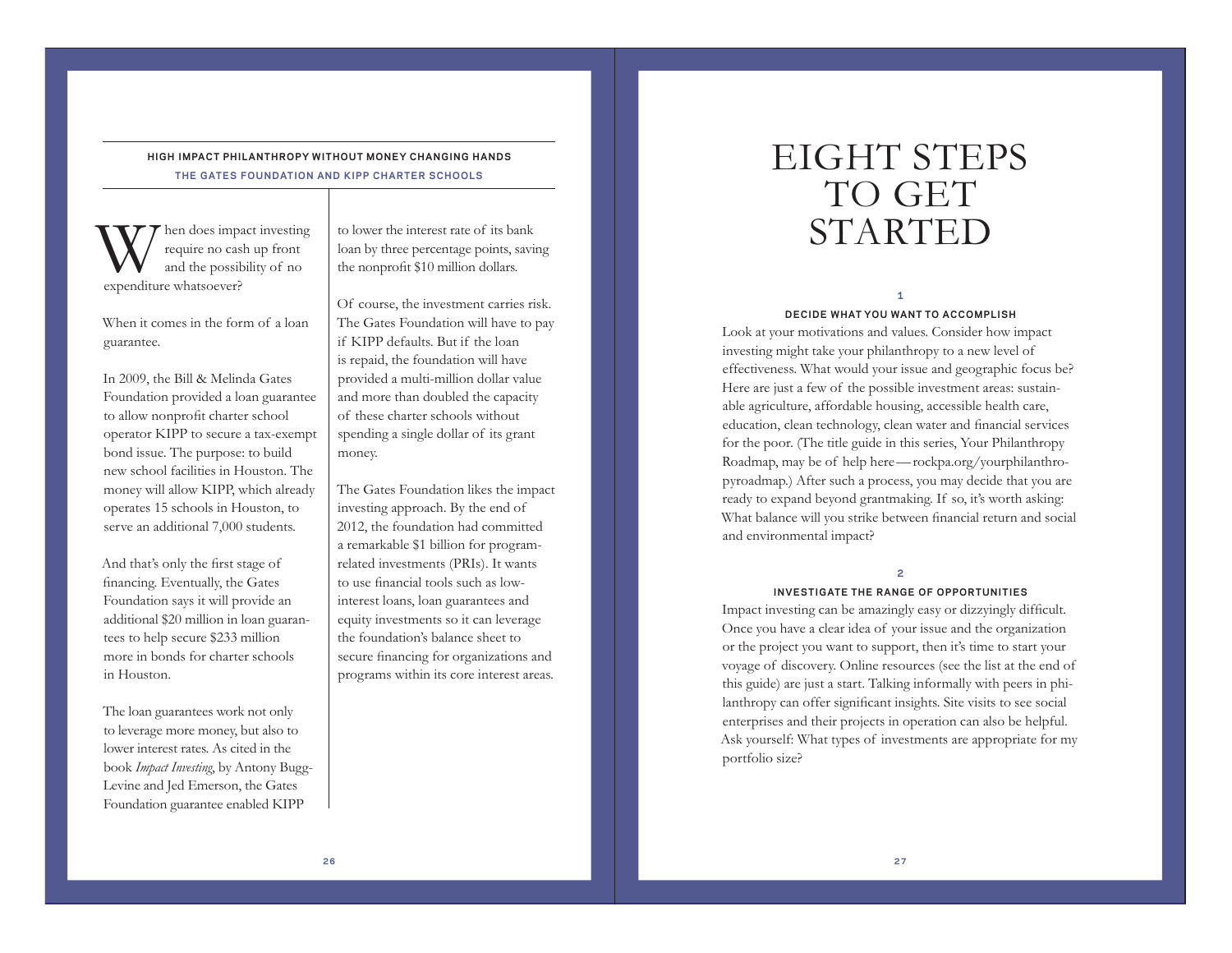#### **3**

### **GET SOLID ADVICE—PERSONAL AND PROFESSIONAL**

If you think impact investing might be a good fit, appeal to those involved in your family giving. Start a discussion. A common family philanthropic approach often can expand to encompass impact investment as well. (See our guide "Talking with Your Family About Philanthropy" rockpa.org/talkingtoyourfamily.) While some impact investing, such as putting money in donor-advised funds, is straightforward, many investment opportunities can present tax challenges and legal hurdles. Professional advice from legal, financial and philanthropic perspectives is critical, especially when considering direct investment.

#### **4**

# **CONSIDER HOW INVESTING CAN DOVETAIL WITH YOUR EXISTING PHILANTHROPY**

Do you face philanthropic challenges that an investment might solve more effectively than a grant (say, for instance, a low-interest loan to a nonprofit that wants to purchase office space)? Will your grantmaking issue areas be mirrored in your investments, or is this an opportunity to explore new territory?

### **5**

# **DECIDE ON A ROLE FOR YOURSELF AND CONSIDER COLLABORATION**

Some impact investors see themselves working closely with the organizations they support. While this hands-on approach may be ideal for some, it will be distinctly unappealing for others. Whether you want to make direct impact investments or simply put money in existing funds, it's worth thinking about building the right partnerships to execute your strategy. Ask yourself: Do I want to collaborate with other investors to leverage impact? If so, Toniic and Investors Circle are two examples of groups that enable individual angel investors to work together.

#### **6**

## **BE PREPARED TO BE PATIENT**

Effective investing usually relies not just on how we decide to invest, but for how long. The Acumen Fund has popularized the idea of "patient capital." That means: long time horizons for investments, a tolerance of risk and a goal of maximizing social rather than financial returns. (Acumen invests in earlystage enterprises which serve low-income people.) Acumen's approach may not suit your style of philanthropy, but it underscores the importance of finding clarity over a time frame for investment. Setting a time horizon is essential to finalizing an investment strategy. Ask yourself: How do I define risk? When do I expect to see results?

**7**

# **THINK ABOUT HOW YOU WILL ASSESS YOUR INVESTMENTS**

Impact investors should evaluate performance on both the financial and the social/environmental sides of their investments, according to the Global Impact Investment Network (see Resources). Unfortunately, some people leave it until late in the process—sometimes waiting until after an investment has been made. But thinking about assessment can help tremendously with the strategy and design of any particular investment before you invest. It's worth asking: How can early assessment planning help me find the right balance of expectations for impact and financial return and understand the interplay between those two goals?

### **8**

# **KEEP ASKING QUESTIONS**

Nothing opens up new opportunities like an open-ended question. Here are two key queries as you consider further involvement in impact investing: How will you assess the ability of a potential investee to achieve its social goals? How will you measure your own personal satisfaction—and progress as an impact investor?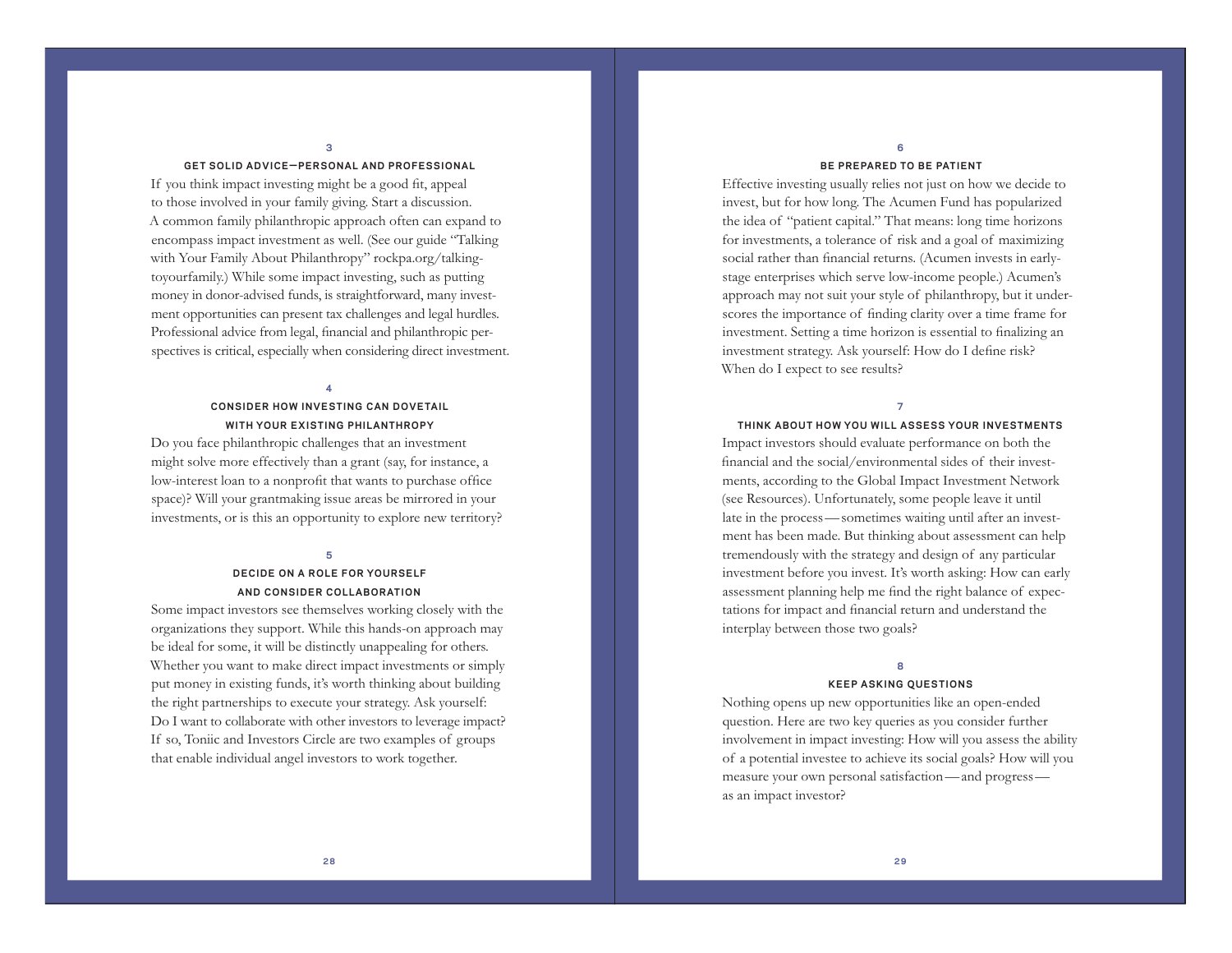# MOVING FORWARD

In 2011, California became the sixth state to pass a law creating a new business entity called a benefit corporation. These new corporations will be able to raise money in the capital markets and make a profit—even while they seek positive social or environmental impact as their primary aim.

It's all part of a new world where both for-profit companies and nonprofit organizations can be values-driven and marketresponsive. As an industry, impact investing is so new that it has not yet found its limits. Innovation and potential characterize much of what goes on, but the industry also requires greater infrastructure, common standards and established ways to collaborate, as well as regulatory oversight.

And what does that mean for you as a potential impact investor?

Expect change. Though the traditional roles of nonprofits, government and free enterprise will continue to operate in many ways as they always have, new opportunities will emerge, and old distinctions will fade. In such a new and evolving industry, nimble and open-minded philanthropists will be rewarded. Donors should accept that they will be learning and making mistakes—as their experience grows.

"Ultimately, impact investing can be seen as a tool for generating financial return by connecting investors with the issues they care most about."

> **LUTHER RAGIN JR. CEO OF THE GLOBAL IMPACT INVESTING NETWORK (GIIN)**